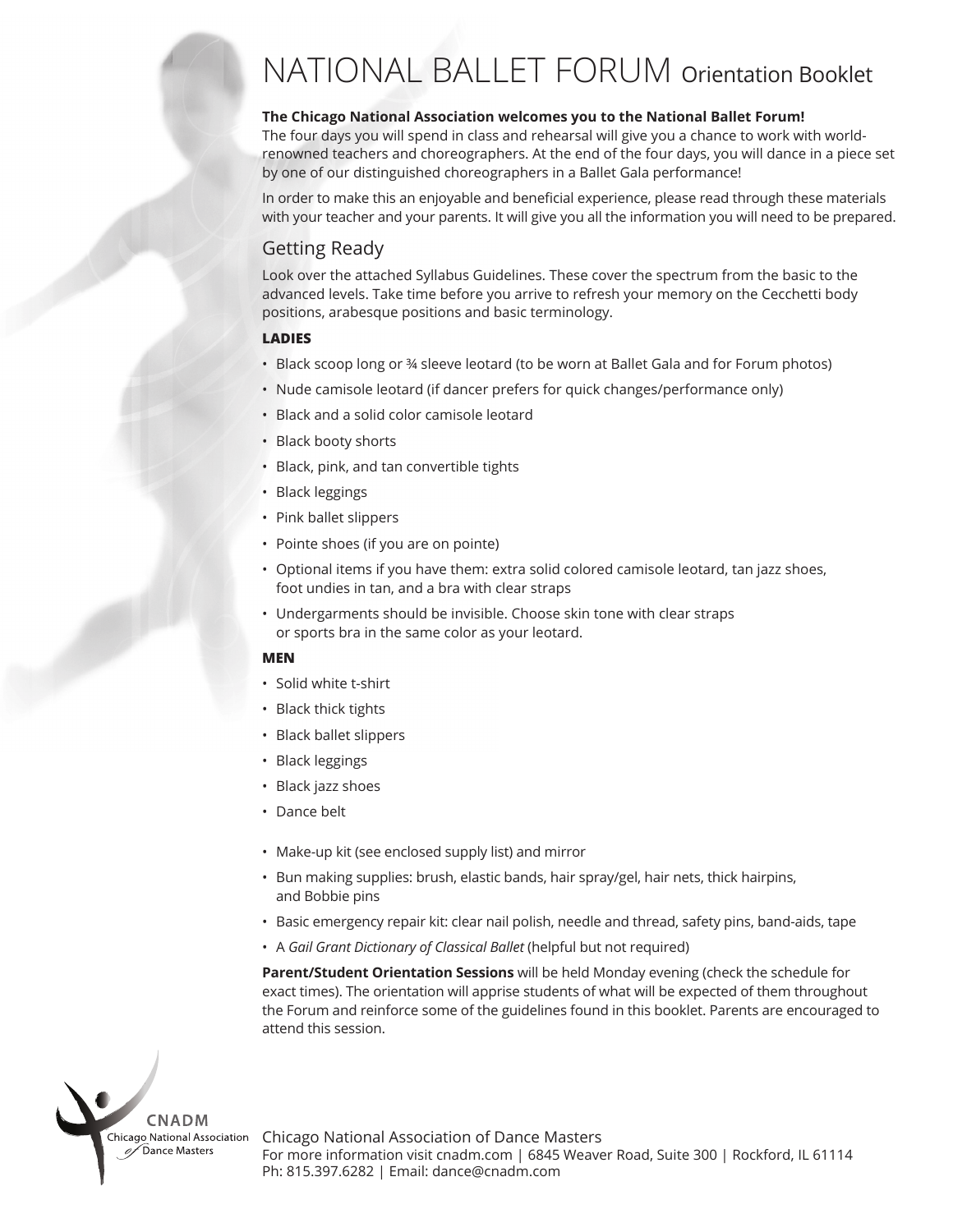## In the Classroom

- You MUST arrive on time for all classes, choreography sessions, and orientation sessions. Once class begins, you may not be allowed to enter.
- Sign in with the Room Monitor as soon as you arrive in the morning and immediately after lunch break. No one else may sign in for you! Arrive 15-30 minutes early each morning to sign in and warm up.
- Come to class dressed appropriately with your number pinned on the front of your shirt or leotard. Skirts may be allowed by some teachers, but no extra clothing will be allowed (i.e., t-shirts for girls, shorts, etc.) Warmers and ballet sweaters will be allowed if the room is cold. Remember to pack solid color leotards only!
- Girls must have their hair tied securely in a bun or similar hairstyle. All hair should be tied away from the face.
- No food or soft drinks may be brought into the room. Water bottles are allowed and encouraged.
- Students must participate in all aspects of every class.
- No talking is allowed during class.
- If you need to be excused from the classroom to go to the restroom, please see the Room Monitor.
- If you are feeling ill or have special needs, please see the Room Monitor.
- Always wear cover-up clothing over your dance clothes in the hotel.
- Follow current COVID guidelines as to mask, social distancing, space for your belongings, etc.

#### Etiquette

• Show respect to your teachers by not talking in the classroom

- Yawns are a sign of disrespect. Get enough sleep!
- Enter the classroom on time and be sure to allow yourself time to stretch.
- Never question a teacher's authority in class.
- Chewing gum, eating, drinking, smoking, talking, sitting down, wandering in and out of the room, or leaning against the wall are as unacceptable during a ballet class as they would be on stage in front of an audience.
- It is important for students to remain in their assigned places or formations — at the barre, in lines in the centre, and in groups moving across the floor. In this way they do not crowd each other and can avoid accidental and potentially dangerous collisions. Keeping in line or formation is also excellent practice for the challenge of corps de ballet work.
- Students must understand that displays of temper and rudeness are self-destructive and unacceptable in the classroom.
- Show your respect for your teacher or choreographer through your applause at the end of class or rehearsal. And remember, a smile and a curtsey or a bow and a thank you always brings pleasure.

## Your Choreography Sessions

- Students must attend all choreography sessions assigned to their group.
- Absolute silence and attention is required at these sessions.
- Although not all students will dance in every section, everyone should learn each section of the ballet.
- Remember that it is the choreographer's right to make changes. And it is the dancer's obligation to remember all choreography taught from session to session.
- Bring a notebook and write down directions and combinations when you have the opportunity.
- You are required to attend any extra rehearsal sessions called by the choreographer.

### Stage Makeup

You may want to bring the following items with you to prepare for Ballet Gala:

#### **LADIES**

Foundation

Eye shadow: gray, brown and white

Eyeliner

Mascara

Eyebrow pencil

Blush: "true" colors, no pinks or frosted colors

Lipstick: bright red, no frosted colors or pinks

Powder: pressed or loose

Tissues

Mirror

Makeup remover

#### **MEN**

Foundation

Mascara

Eyebrow pencil

Lipstick: more brownish colors

Blush

Makeup remover

## Scholarship Information

Scholarships to the next year's Ballet Forum will be awarded in each group. These scholarships will be decided on by the Ballet Forum teaching and choreography staffs. Students will be observed daily during their classes and rehearsals and will be selected based on attitude, etiquette, appearance, ability to work with others, proper use of time on and off the floor, ability to accept corrections and dance ability. Scholarships will be announced on Friday morning before classes begin. If the scholarship winner is unable to use the scholarship the following year, the scholarship will be awarded to the Honorable Mention honoree.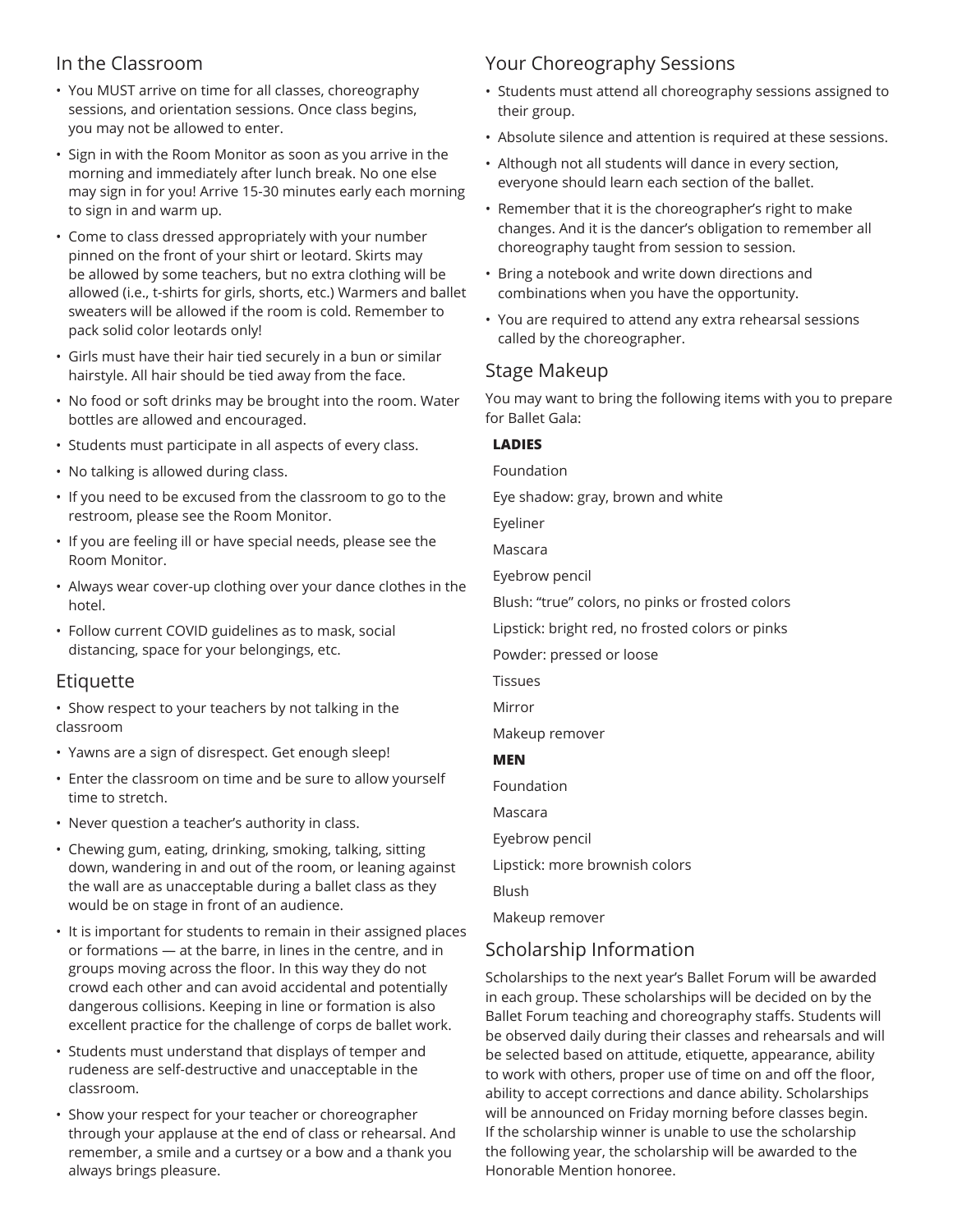## The Ballet Gala Performance

- You must notify the chair on the first day of Ballet Forum if you are not planning to perform in the Ballet Gala.
- You will need to provide a long-sleeved black leotard & nude camisole leotard (if dancer desires to wear that under their leotard for quick changes) and CNADM will provide a skirt and a headpiece to every female participant.
- You will have your dress rehearsal at the time assigned for your group on the day of the Ballet Gala.
- If you are selected to perform in any other pieces (modern, character or variations), the choreographer or director will inform you what to wear.
- You must bring your own make-up. Your make-up should be applied in your hotel room before you come for performance. If you need assistance, please ask your room monitor.
- All dancers must be downstairs at call to receive costumes. There will be a full run through before curtain. Times will be announced.
- Everyone must be quiet in the preparation area and in the immediate backstage area during the performance.
- As of this printing the event will be videotaped for purchase as well as live streamed for your family and friends to view.
- Turn in costumes, skirts, and headpieces immediately after your performance to your room monitors in your assigned dressing rooms.

Please remember that failure to comply with any of the above rules set forth in this booklet is grounds for dismissal with no refund.

The Ballet Forum Committee hopes that you will enjoy this wonderful learning experience. Please feel free to contact us for further information.